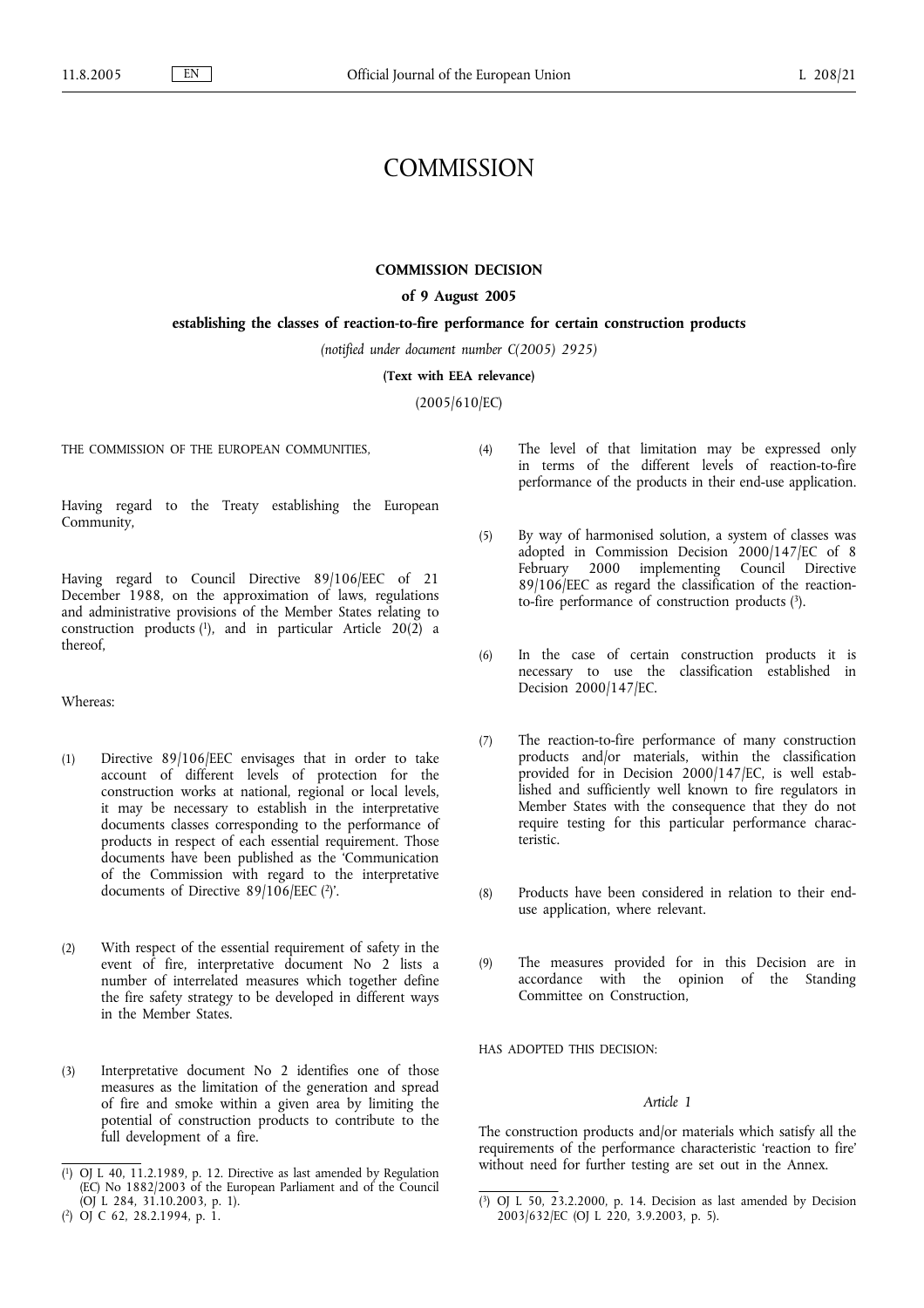### *Article 2*

The specific classes to be applied to different construction products and/or materials, within the reaction-tofire classification adopted in Decision 2000/147/EC, are set out in the Annex to this Decision.

*Article 3*

This Decision is addressed to the Member States.

Done at Brussels, 9 August 2005.

*For the Commission* Günter VERHEUGEN *Vice-President*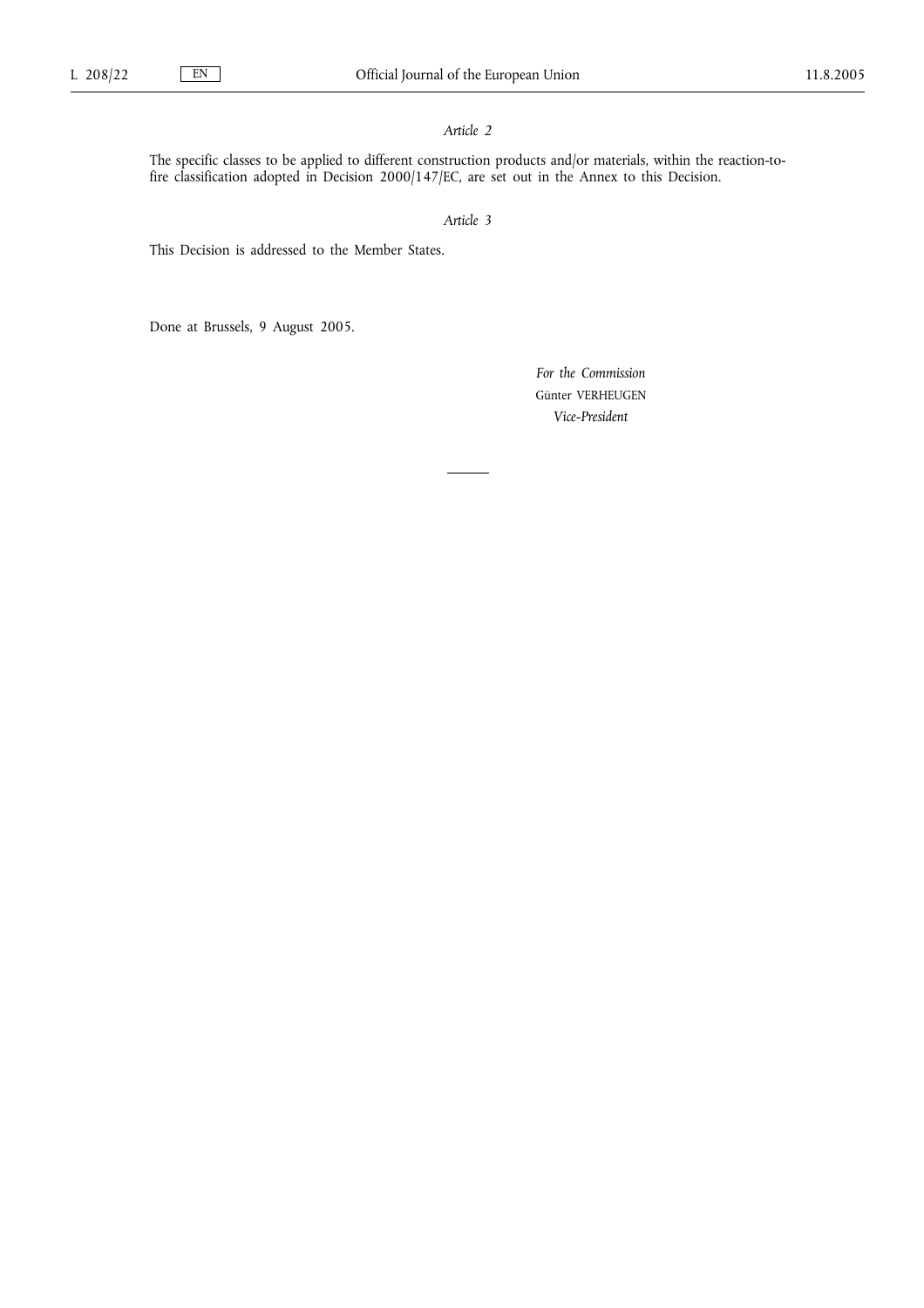### *ANNEX*

The tables set out in this Annex, list construction products and/or materials which satisfy all of the requirements for the performance characteristic reaction to fire without need for testing.

# **Table 1**

# CLASSES OF REACTION TO FIRE PERFORMANCE FOR GLULAM (1)

| Material | Product detail                                                  | Minimum mean<br>density $(2)$<br>$(kg/m^3)$ | Minimum overall<br>thickness<br>(mm) | Class $(3)$ |
|----------|-----------------------------------------------------------------|---------------------------------------------|--------------------------------------|-------------|
| Glulam   | Glued laminated timber products in<br>accordance with EN 14080. | 380                                         | 40                                   | $D-s2. d0$  |

( 1) Applies to all species and glues covered by the product standard.

( 2) Conditioned according to EN 13238.

( 3) Class as provided for in Table 1 of the Annex to Decision 2000/147/EC.

### **Table 2**

#### CLASSES OF REACTION TO FIRE PERFORMANCE OF LAMINATE FLOOR COVERINGS

| Floor covering<br>type $(1)$ | Product detail                                                             | Minimum<br>density<br>$(kg/m^3)$ | Minimum overall<br>thickness<br>(mm) | Class $(2)$<br>Floorings |
|------------------------------|----------------------------------------------------------------------------|----------------------------------|--------------------------------------|--------------------------|
| Laminate floor<br>coverings  | Laminate floor coverings manufactured in<br>accordance with EN 13329:2000. | 800                              | 6,5                                  | $E_{\rm FL}$             |

( 1) Floor covering loose laid over any wood based substrate ≥ D-s2, d0, or any substrate of class A2-s1, d0.

( 2) Class as provided for in table 2 to the Annex to Decision 2000/147/EC.

#### **Table 3**

# CLASSES OF REACTION TO FIRE PERFORMANCE OF RESILIENT FLOOR COVERINGS

| Floor covering type $(1)$                                                        | EN<br>product<br>standard | Minimum<br>mass<br>$(g/m^2)$ | Maximum<br>mass<br>$(g/m^2)$ | Minimum<br>overall<br>thickness<br>(mm) | Class $(2)$<br>Floorings |
|----------------------------------------------------------------------------------|---------------------------|------------------------------|------------------------------|-----------------------------------------|--------------------------|
| Plain and decorative Linoleum                                                    | EN 548                    | 2 3 0 0                      | 4 9 0 0                      | $\overline{2}$                          | $E_{\rm FL}$             |
| Homogeneous and heterogeneous polyvinyl chloride<br>floor coverings              | EN 649                    | 2 3 0 0                      | 3 9 0 0                      | 1,5                                     | $E_{\rm FI}$             |
| Polyvinyl chloride floor coverings with foam layer                               | EN 651                    | 1 700                        | 5 400                        | $\overline{2}$                          | $E_{FL}$                 |
| Polyvinyl chloride floor covering with cork-based<br>backing                     | EN 652                    | 3 4 0 0                      | 3700                         | 3,2                                     | $E_{\text{FL}}$          |
| Expanded (cushioned) polyvinyl chloride floor coverings                          | EN 653                    | 1 0 0 0                      | 2 800                        | 1,1                                     | $E_{FL}$                 |
| Semi-flexible polyvinyl chloride tiles                                           | EN 654                    | 4 200                        | 5 000                        | $\mathfrak{D}$                          | $E_{FL}$                 |
| Linoleum on corkment backing                                                     | EN 687                    | 2 9 0 0                      | 5 300                        | 2.5                                     | $E_{FL}$                 |
| Homogeneous and heterogeneous smooth rubber floor<br>coverings with foam backing | EN 1816                   | 3 4 0 0                      | 4 3 0 0                      | $\overline{4}$                          | $E_{\text{FL}}$          |
| Homogeneous and heterogeneous smooth rubber floor<br>coverings                   | EN 1817                   | 3 0 0 0                      | 6 0 0 0                      | 1.8                                     | $E_{\text{FL}}$          |
| Homogeneous and heterogeneous relief rubber floor<br>coverings                   | EN 12199                  | 4600                         | 6 700                        | 2,5                                     | $E_{\rm{FI}}$            |

( 1) Floor covering loose laid over any wood based substrate ≥ D-s2, d0, or any substrate of class A2-s1, d0.

( 2) Class as provided for in table 2 to the Annex to Decision 2000/147/EC.